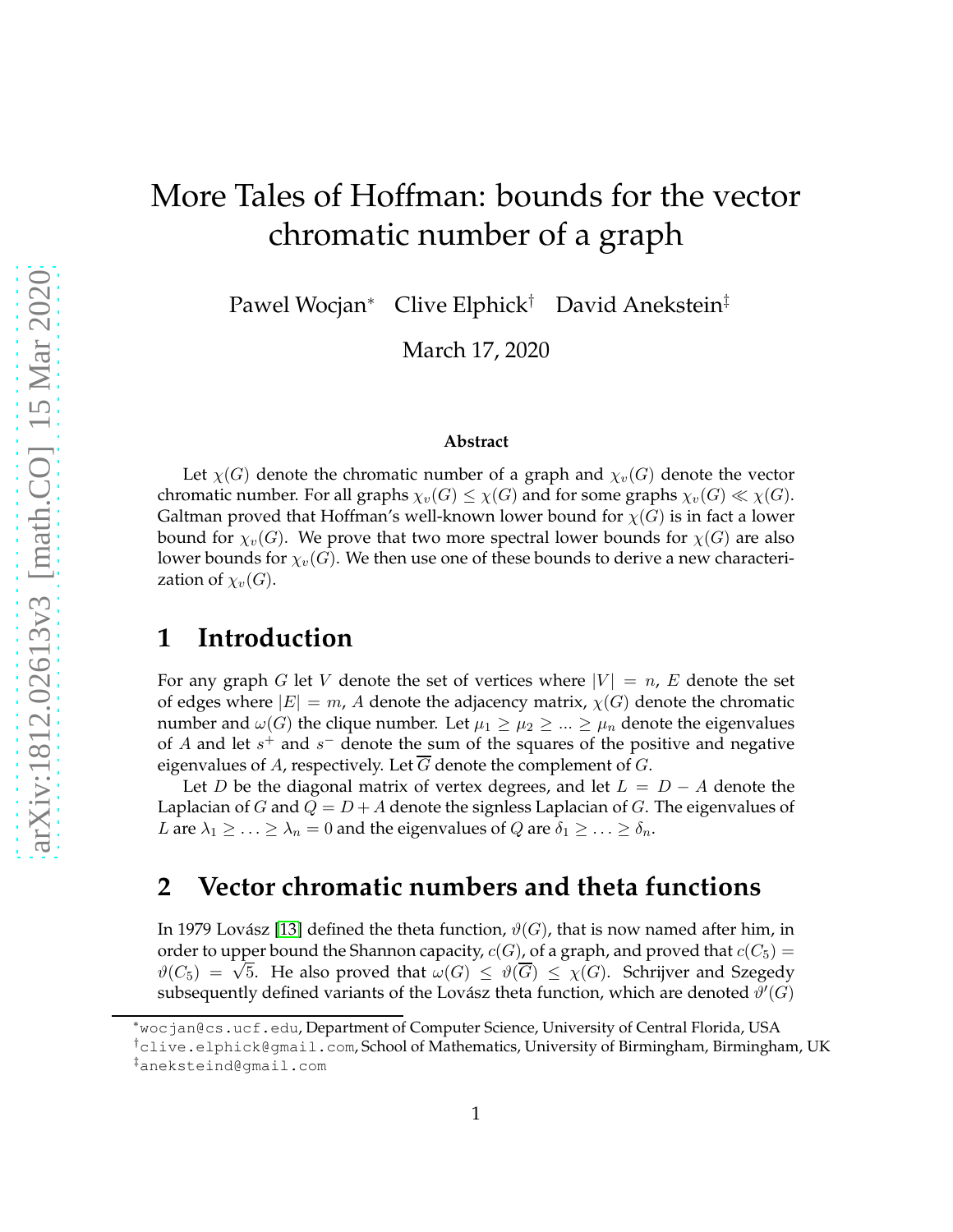and  $\vartheta^+(G)$  respectively, where  $\vartheta'(G) \le \vartheta(G) \le \vartheta^+(G)$ . All three theta functions can be approximated to within a fixed  $\epsilon$  in polynomial time using semidefinite programming (SDP), even though computing  $\omega(G)$  and  $\chi(G)$  is NP-hard.

In parallel with the use of these theta functions, various vector chromatic numbers were defined. In 1998 Karger *et al* [\[10\]](#page-8-1) defined the vector chromatic number,  $\chi_v(G)$ , and the strict vector chromatic number,  $\chi_{sv}(G)$ , where  $\chi_v(G) \leq \chi_{sv}(G) \leq \chi(G)$ . There exist graphs for which  $\chi_v(G) \ll \chi(G)$  [\[5\]](#page-7-0). Karger *et al* [\[10\]](#page-8-1) also proved that  $\chi_{sv}(G)$  =  $\vartheta(\overline{G})$ , and Godsil *et al* [\[8\]](#page-8-2) noted that  $\chi_v(G) = \vartheta'(\overline{G}).$  Finally there is what is called the rigid vector chromatic number,  $\chi_{rv}(G)$ , and Roberson proved (see Section 6.7 of [\[16\]](#page-8-3)) that  $\chi_{rv}(G)=\vartheta^+(\overline{G}).$  So to summarise

$$
\omega(G) \le \chi_v(G) = \vartheta'(\overline{G}) \le \chi_{sv}(G) = \vartheta(\overline{G}) \le \chi_{rv}(G) = \vartheta^+(\overline{G}) \le \chi(G). \tag{1}
$$

In this paper we focus on lower bounds for  $\chi_v(G)$  so it is only necessary to include the following definition.

<span id="page-1-1"></span>**Definition 1** (Vector chromatic number  $\chi_v(G)$ ). *Given a graph*  $G = (V, E)$  *on n vertices,* and a real number  $k \geq 2$ , a vector  $k$ -coloring of  $G$  is an assignment of unit vectors  $u_i \in \mathbb{R}^n$  to *each vertex*  $i \in V$ , such that for any two adjacent vertices i and j

<span id="page-1-2"></span>
$$
\langle u_i, u_j \rangle \le -\frac{1}{k-1}.\tag{2}
$$

*The vector chromatic number*  $\chi_v(G)$  *is the smallest real number k for which a vector k-coloring exists. The vector* k*-coloring can always be assumed to be in dimension* n*.*

#### **3 Spectral lower bounds for chromatic numbers**

Most of the known spectral lower bounds for the chromatic number can be summarised as follows:

<span id="page-1-0"></span>
$$
1 + \max\left(\frac{\mu_1}{|\mu_n|}, \frac{2m}{2m - n\delta_n}, \frac{\mu_1}{\mu_1 - \delta_1 + \lambda_1}, \frac{s^{\pm}}{s^{\mp}}\right) \le \chi(G),\tag{3}
$$

where, reading from left to right, these bounds are due to Hoffman [\[9\]](#page-8-4), Lima *et al* [\[12\]](#page-8-5), Kolotilina [\[11\]](#page-8-6), and Ando and Lin [\[1\]](#page-7-1). It should be noted that Nikiforov [\[15\]](#page-8-7) pioneered the use of non-adjacency matrix eigenvalues to bound  $\chi(G)$ .

Note that for regular graphs the first three bounds are equal. Some of these bounds are further generalised in Elphick and Wocjan [\[4\]](#page-7-2), which for reasons discussed in Section [5](#page-3-0) we exclude here. Several of these bounds equal two for all bipartite graphs.

Wocjan and Elphick [\[19\]](#page-8-8) strengthened [\(3\)](#page-1-0) by proving that the Ando and Lin bound is a lower bound for the quantum chromatic number,  $\chi_q(G)$ , with arbitrary Hermitian weight matrices. Wocjan and Elphick [\[18\]](#page-8-9) further strengthened [\(3\)](#page-1-0) by proving that the Kolotilina and Lima *et al* bounds are lower bounds for the vectorial chromatic number,  $\chi_{vect}(G)=\lceil \vartheta^+(\overline{G})\rceil$ , again with arbitrary Hermitian weight matrices.

Galtman [\[6\]](#page-8-10) provides eight characterizations of  $\chi_v(G)$ . The fifth of these is that:

$$
\chi_v(G) = 1 + \max_W \left( \frac{\mu_1(W)}{|\mu_n(W)|} \right),\tag{4}
$$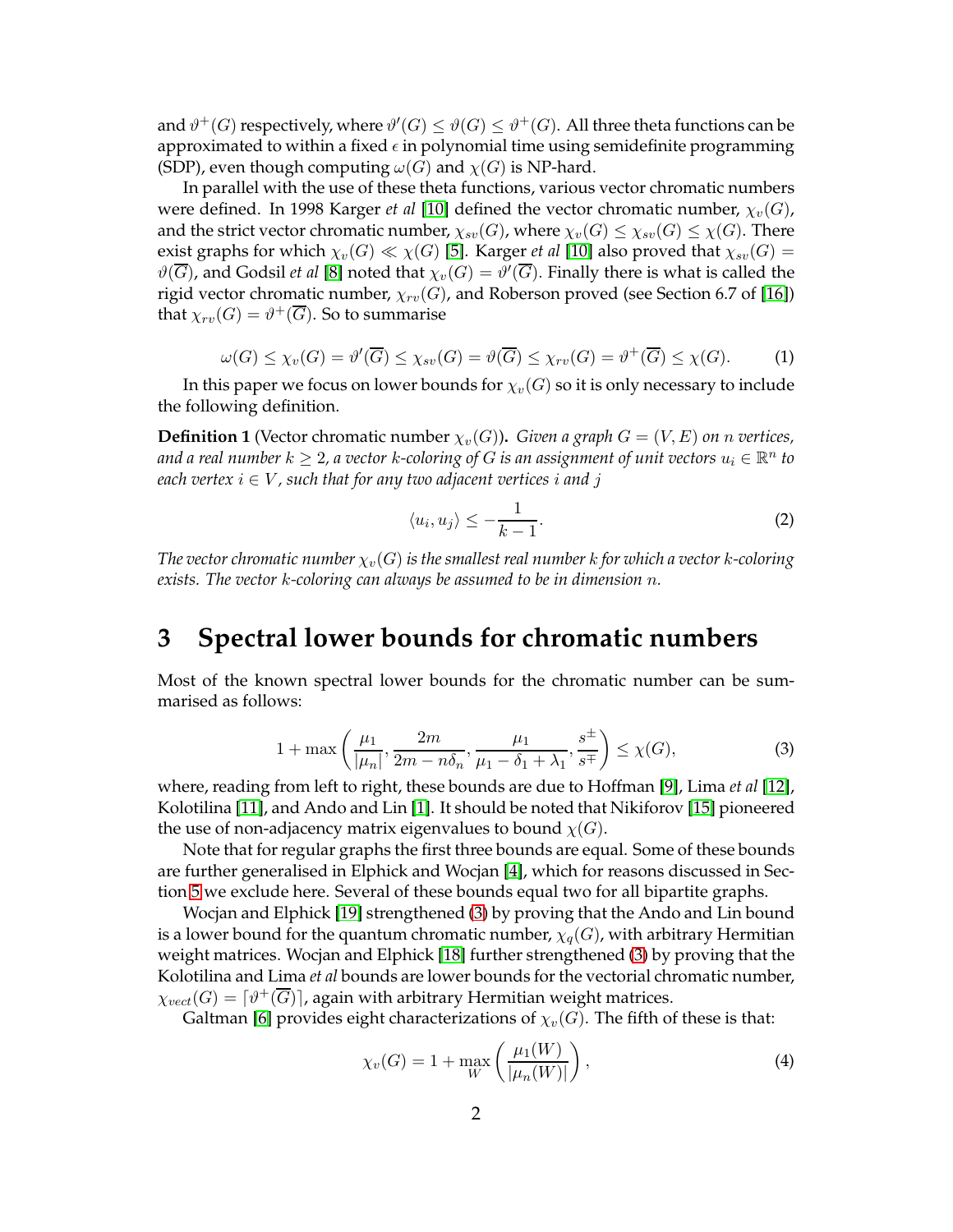where W is an arbitrary non-negative<sup>[1](#page-2-0)</sup> weight matrix. This shows that the Hoffman bound is a lower bound for the vector chromatic number,  $\chi_v(G) = \vartheta'(\overline{G})$ , but for nonnegative weight matrices only. This bound was also independently obtained by Bilu [\[3\]](#page-7-3).

We prove below that the bounds due to Lima *et al* and Kolotilina are also lower bounds for  $\chi_v(G)$ . It is straightforward to amend our proofs to show that the Lima *et al* and the Kolotilina bounds remain lower bounds for  $\chi_v(G)$  with arbitrary nonnegative weight matrices. In the case of the Lima *et al* bound this involves replacing  $2m$  in the numerator with the sum of the off-diagonal entries of the weight matrix and  $2m$  in the denominator with the trace of the weight matrix. In Section [4](#page-2-1) we use the Lima *et al* bound to prove a new characterization of the vector chromatic number. As discussed by Galtman [\[6\]](#page-8-10), removing the non-negativity constraint would provide lower bounds for  $\chi_{sv}(G)$ , which can exceed  $\chi_v(G)$ .

#### <span id="page-2-1"></span>**4 Proof for the Lima bound**

**Theorem 1.** *For any graph* G

$$
1 + \frac{2m}{2m - n\delta_n} \le \chi_v(G). \tag{5}
$$

*Proof.* Let  $u_1, \ldots, u_n \in \mathbb{R}^n$  be the unit vectors on which the vector chromatic number  $\chi_v$  is attained. That is  $\langle u_i, u_j \rangle \leq -1/(\chi_v - 1)$  for all  $ij \in E$ .

Let  $e_1, \ldots, e_n$  denote the standard basis of  $\mathbb{R}^n$ . Define the vector

$$
v = \sum_{i=1}^{n} e_i \otimes u_i \in \mathbb{R}^n \otimes \mathbb{R}^n.
$$
 (6)

Let  $q_{ij}$  denote the entries of the signless Laplacian  $Q$ . We have

$$
n \cdot \delta_n = \langle v, v \rangle \cdot \delta_n \tag{7}
$$

$$
\leq \langle v, (Q \otimes I_n)v \rangle \tag{8}
$$

$$
= \sum_{i,j=1}^n q_{ij} \cdot \langle u_i, u_j \rangle \tag{9}
$$

$$
= \sum_{i=1}^{n} d_i + 2 \sum_{ij \in E}^{n} \langle u_i, u_j \rangle \tag{10}
$$

$$
\leq 2m - 2m \cdot \frac{1}{\chi_v - 1} \,. \tag{11}
$$

We use the Rayleigh principle  $\delta_n \leq \langle v,(Q \otimes I_n)v \rangle / \langle v, v \rangle$ . We then use  $Q = D + A$ , that is,  $q_{ii} = d_i$ ,  $q_{ij} = 1$  for all  $ij \in E$  and  $q_{ij} = 0$  for all  $ij \notin E$  and  $i \neq j$ . We finally use  $\langle u_i, u_j \rangle \leq -1/(\chi_v - 1)$  for all  $ij \in E$ .

<span id="page-2-0"></span> $1$ Non-negative means that all matrix entries are non-negative.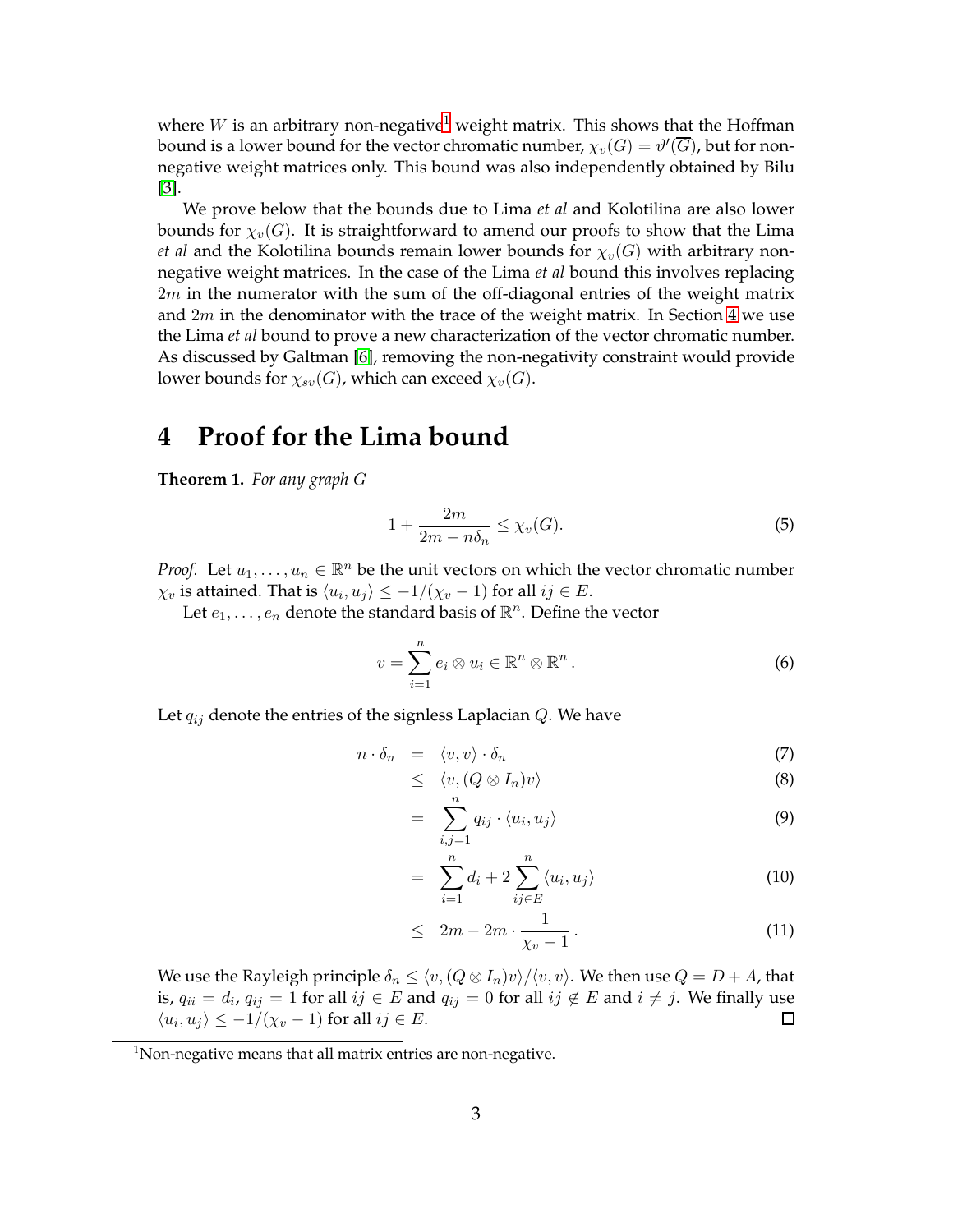We also present an alternative proof of Theorem [1.](#page-1-1) This proof does not make use of the definition of the vector chromatic number in terms of certain vectors as in Definition [1.](#page-1-1) Instead, we rely on the third characterization of  $\chi_v(G)$  in Section 3 of [\[6\]](#page-8-10) which is as follows.

<span id="page-3-1"></span>
$$
\chi_v(G) = \max_B \sum_{i,j=1}^n b_{ij},\tag{12}
$$

where  $B = (b_{ij})$  is a non-negative symmetric positive semi-definite matrix such that  $tr(B) = 1$  and  $b_{ij} = 0$  if i and j are distinct non-adjacent vertices. We can now reformulate the above characterization of  $\chi_v(G)$  so that the Lima *et al* bound arises as a special case.

**Theorem 2.** *For any graph* G

$$
\chi_v(G) = 1 + \max_W \left( \frac{\sum_{i \neq j} w_{ij}}{\text{tr}(W) - n\lambda_{\min}(W)} \right),\tag{13}
$$

*where*  $W = (w_{ij})$  *is a non-negative weight matrix and*  $\lambda_{\min}(W)$  *denotes the minimum eigenvalue of* W*.*

*Proof.* Let W be an arbitrary non-negative symmetric matrix. Then, the matrix

$$
B = \frac{W - \lambda_{\min}(W)I}{\text{tr}(W) - n\lambda_{\min}(W)}\tag{14}
$$

is positive semidefinite and  $tr(B) = 1$ . Substituting B into [\(12\)](#page-3-1) yields the characterization. Setting W equal to the signless Laplacian Q yields the Lima *et al* bound as a special case.

 $\Box$ 

#### <span id="page-3-0"></span>**5 Proof for the Kolotilina bound**

We briefly recall some standard concepts and results that are needed to prove that the Kolotilina bound is a lower bound for the vector chromatic number. Let  $X, Y \in \mathbb{C}^{n \times n}$ be two arbitrary Hermitian matrices with eigenvalues  $\alpha_1 \geq \alpha_2 \geq \ldots \geq \alpha_n$  and  $\beta_1 \geq$  $\beta_2 \geq \ldots \geq \beta_n$ , respectively. We say that X majorizes Y, denoted by  $X \succeq Y$ , if

$$
\sum_{i=1}^{\ell} \alpha_i \ge \sum_{i=1}^{\ell} \beta_i
$$
\n(15)

for all  $\ell \in \{1, \ldots, n-1\}$  and

$$
\sum_{i=1}^{n} \alpha_i = \sum_{i=1}^{n} \beta_i.
$$
 (16)

Recall that the Schur product of two matrices  $M, N \in \mathbb{C}^{n \times n}$ , denoted by  $M \circ N$  is defined to be the matrix whose entries are the products of the corresponding entries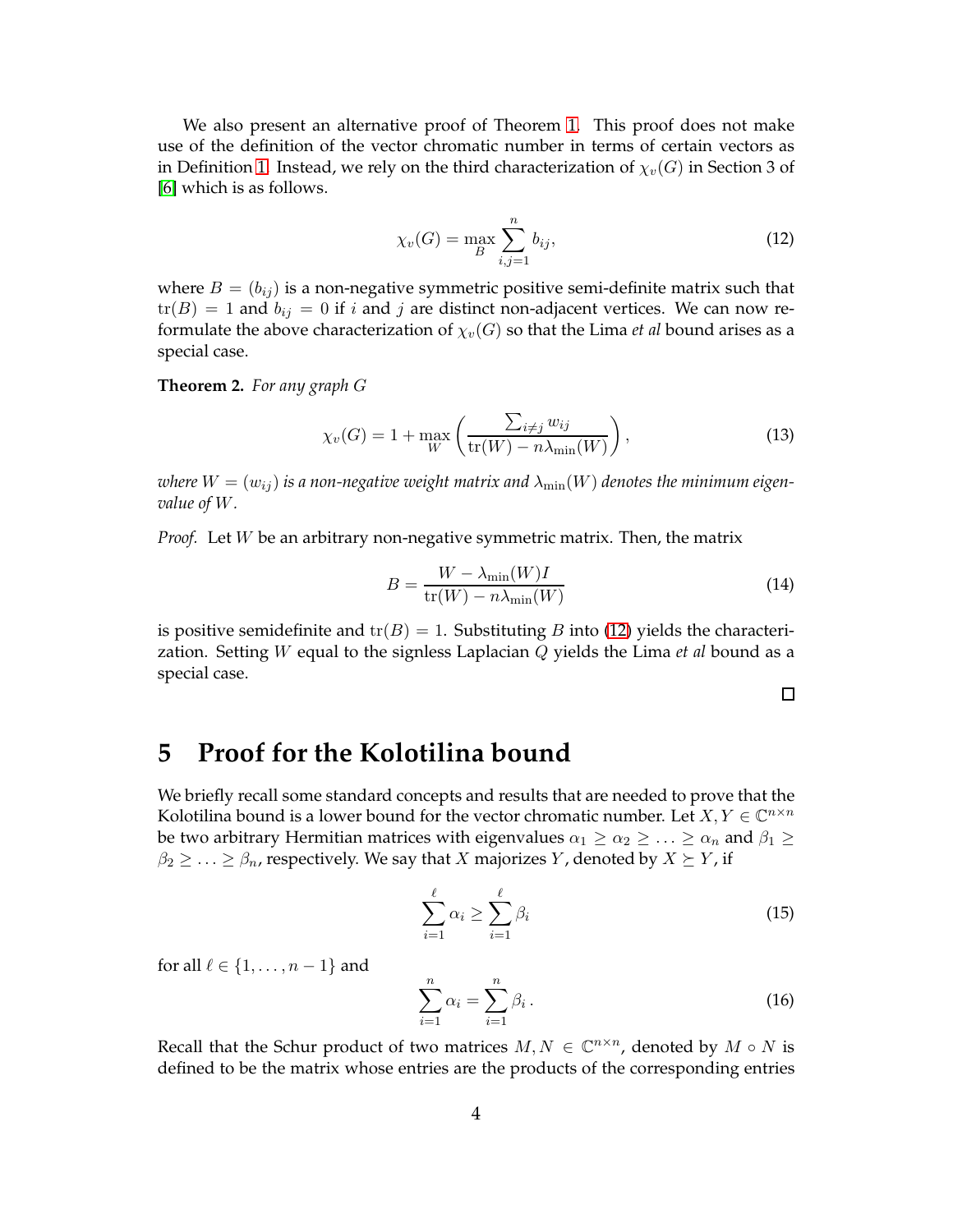of M and N. We say that a Hermitian matrix  $M \in \mathbb{C}^{n \times n}$  is positive semidefinite if all its eigenvalues are non-negative.

The Schur product  $M \circ N$  of any two positive semidefinite matrices  $M$  and  $N$  is positive semidefinite. Let  $u_1, \ldots, u_n \in \mathbb{C}^n$  be a collection of *n* arbitrary unit vectors. Their Gram matrix  $\Phi=(\Phi_{ij})\in \mathbb{C}^{n\times n}$ , whose entries  $\Phi_{ij}$  are the inner products  $\langle u_i,u_j\rangle$ , is positive semidefinite.

We say that a matrix  $M \in \mathbb{R}^{n \times n}$  is non-negative if all its entries are non-negative. Similarly, we say a vector  $v \in \mathbb{R}^n$  is non-negative if all its entries are non-negative. Note that  $Mv$  is non-negative whenever M and v are non-negative. For two matrices  $M, N \in \mathbb{R}^{n \times n}$ , we write  $M \ge N$  to indicate that  $M - N$  is non-negative. For any two non-negative matrices  $M, N \in \mathbb{R}^{n \times n}$  and non-negative vector  $v \in \mathbb{R}^n$ ,  $M \geq N$  implies  $Mv \geq Nv$ .

Let  $M \in \mathbb{R}^{n \times n}$  be an arbitrary symmetric, non-negative, and irreducible matrix. Then, the eigenvector corresponding to the largest eigenvalue can be chosen to have positive entries. This follows from the proof of the Perron-Frobenius theorem for nonnegative irreducible matrices [\[14,](#page-8-11) Chapter 8].

For our purposes, it is useful to reformulate the defining condition of a  $k$ -vector coloring as follows.

<span id="page-4-2"></span>**Remark 1.** *Note that condition [\(2\)](#page-1-2) in the definition of a k-vector coloring of*  $G = (V, E)$  *can be equivalently formulated as*

<span id="page-4-0"></span>
$$
\Phi \circ (D - A) \ge D + \frac{1}{k - 1} A, \tag{17}
$$

where  $D$  denotes the diagonal matrix of vertex degrees  $d_i$ ,  $A\,=\,(a_{ij})$  the adjacency matrix, and  $\Phi = (\Phi_{ij})$  the Gram matrix of the *n* unit vectors  $u_i \in \mathbb{R}^n$  of the *k*-vector coloring, that *is,*  $\Phi_{ij} = \langle u_i, u_j \rangle \le -1/(k-1)$  *for all*  $ij \in E$ *.* 

This reformulation enables us to leverage the well-known Perron-Frobenius theorem because the entries of the matrix on the right hand side of [\(17\)](#page-4-0) are all nonnegative.

In the book [\[20\]](#page-8-12), correlation matrices are positive semidefinite matrices with ones along the diagonal. It is easy to see that a Gram matrix (of unit vectors) is a correla-tion matrix and vice versa.<sup>[2](#page-4-1)</sup> Besides the Perron-Frobenius theorem, the result in [\[20,](#page-8-12) Corollary 2.15] plays a central role in showing that the spectral bounds are also lower bounds on the vector chromatic number. We decided to include a proof of this key result.

**Lemma 1.** Let  $\Phi \in \mathbb{C}^{n \times n}$  be an arbitrary correlation matrix. Then, for any Hermitian matrix  $X \in \mathbb{C}^{n \times n}$ 

$$
X \succeq \Phi \circ X. \tag{18}
$$

<span id="page-4-1"></span><sup>&</sup>lt;sup>2</sup>Every positive semidefinite matrix  $\Phi$  can be written as  $\Phi = B^*B$  for some B [\[2,](#page-7-4) Exercise I.2.2]. When  $\Phi$ is a correlation matrix, then the columns of  $B$  of this decomposition are the desired unit vectors whose pairwise inner products form Φ. The other direction is obvious because a Gram matrix is positive semidefinite and its diagonal entries are all one when the corresponding vectors are unit vectors.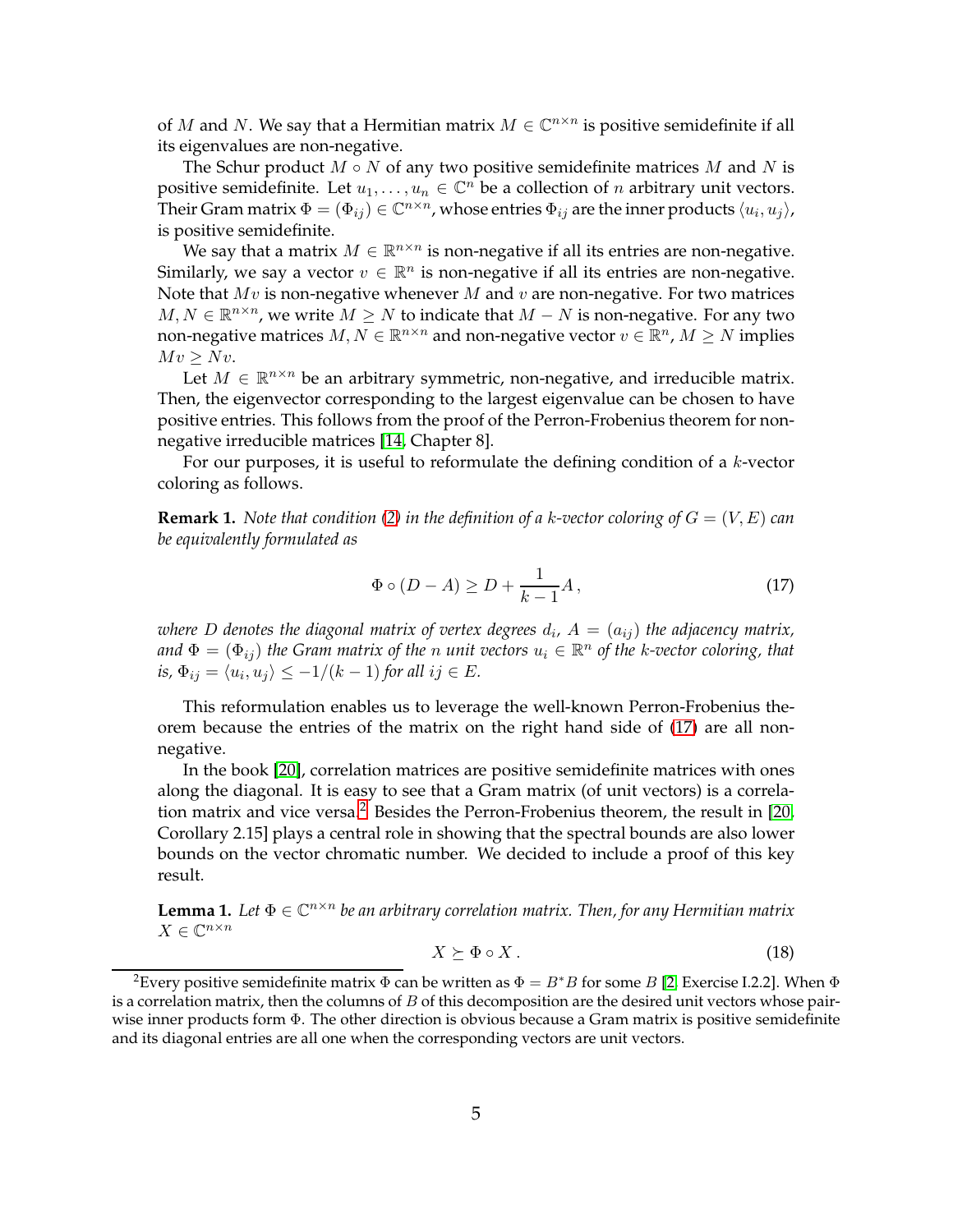*Proof.* Set  $Y = \Phi \circ X$ . Let

$$
X = \sum_{j=1}^{n} \alpha_j P_j, \quad \text{and} \quad Y = \sum_{i=1}^{n} \beta_i Q_i \tag{19}
$$

denote the spectral decompositions of  $X$  and  $Y$ , respectively. We assume that the eigenvalues of  $X$  and  $Y$  in the above decompositions are ordered in non-increasing order, that is,  $\alpha_1 \geq \alpha_2 \geq \ldots \geq \alpha_n$  and  $\beta_1 \geq \beta_2 \geq \ldots \geq \beta_n$ , respectively. We also assume that the orthogonal projectors  $P_j$  and  $Q_i$  are one-dimensional. Note that  $\sum_{j=1}^{n} P_j = \sum_{i=1}^{n} Q_i = I.$ 

For an arbitrary  $i \in \{1, \ldots, n\}$ , we can use the spectral decompositions to write  $\beta_i$ as follows

$$
\beta_i = \sum_{j=1}^n \text{Tr}(Q_i(\Phi \circ P_j)) \alpha_j.
$$
 (20)

For  $i, j \in \{1, \ldots, n\}$ , define the values  $p_{ij} = \text{Tr}(Q_i(\Phi \circ P_j))$  so that  $\beta_i = \sum_{j=1}^n p_{ij} \alpha_j$ . Note that equivalently  $p_{ij} = v_i^\dagger$  $\overline{u}_i^{\dagger}(\Phi \circ P_j)v_i \geq 0$ , where  $v_i \in \mathbb{C}^n$  with  $Q_i = v_iv_i^{\dagger}$  $\frac{1}{i}$ . Therefore, these values are non-negative because the Schur product  $\Phi \circ P_i$  of the two positive semidefinite matrices  $\Phi$  and  $P_i$  is positive semidefinite.

We now show that the matrix  $P = (p_{ij})$  is doubly stochastic, that is, all row and column sums are equal to 1. We have  $\text{Tr}(\Phi \circ M) = \text{Tr}(M)$  for all matrices  $M \in \mathbb{C}^{n \times n}$ and  $\Phi \circ I = I$  because  $\Phi$  has ones along the diagonal. These two simple observations and the properties of spectral decompositions imply that

$$
\sum_{i=1}^{n} p_{ij} = \text{Tr}(\Phi \circ P_j) = \text{Tr}(P_j) = 1
$$
 (21)

and

$$
\sum_{j=1}^{n} p_{ij} = \text{Tr}(Q_i(\Phi \circ I)) = \text{Tr}(Q_i) = 1.
$$
 (22)

Hence  $(\beta_1,\ldots,\beta_n)^T~=~P(\alpha_1,\ldots,\alpha_n)^T$  for some doubly stochastic matrix  $P.$  The Hardy-Littlewood-Pólya theorem now implies that the spectrum of  $X$  majorizes the spectrum of  $\Phi \circ X$ , that is,  $(\alpha_1, \ldots, \alpha_n) \succeq (\beta_1, \ldots, \beta_n)$ .  $\Box$ 

Using the above results, we establish the following theorem.

**Theorem 3.** Assume that  $A = (a_{ij}) \in \mathbb{R}^{n \times n}$  is irreducible and that there exists a correlation  $matrix \Phi \in \mathbb{R}^{n \times n}$  such that

$$
\Phi \circ (D - A) \ge D + \frac{1}{k - 1} A,\tag{23}
$$

*which is the condition [\(17\)](#page-4-0) in Remark [1.](#page-4-2) Then, we have*

$$
\lambda_{\max}(D - A) \ge \lambda_{\max}\left(D + \frac{1}{k - 1}A\right). \tag{24}
$$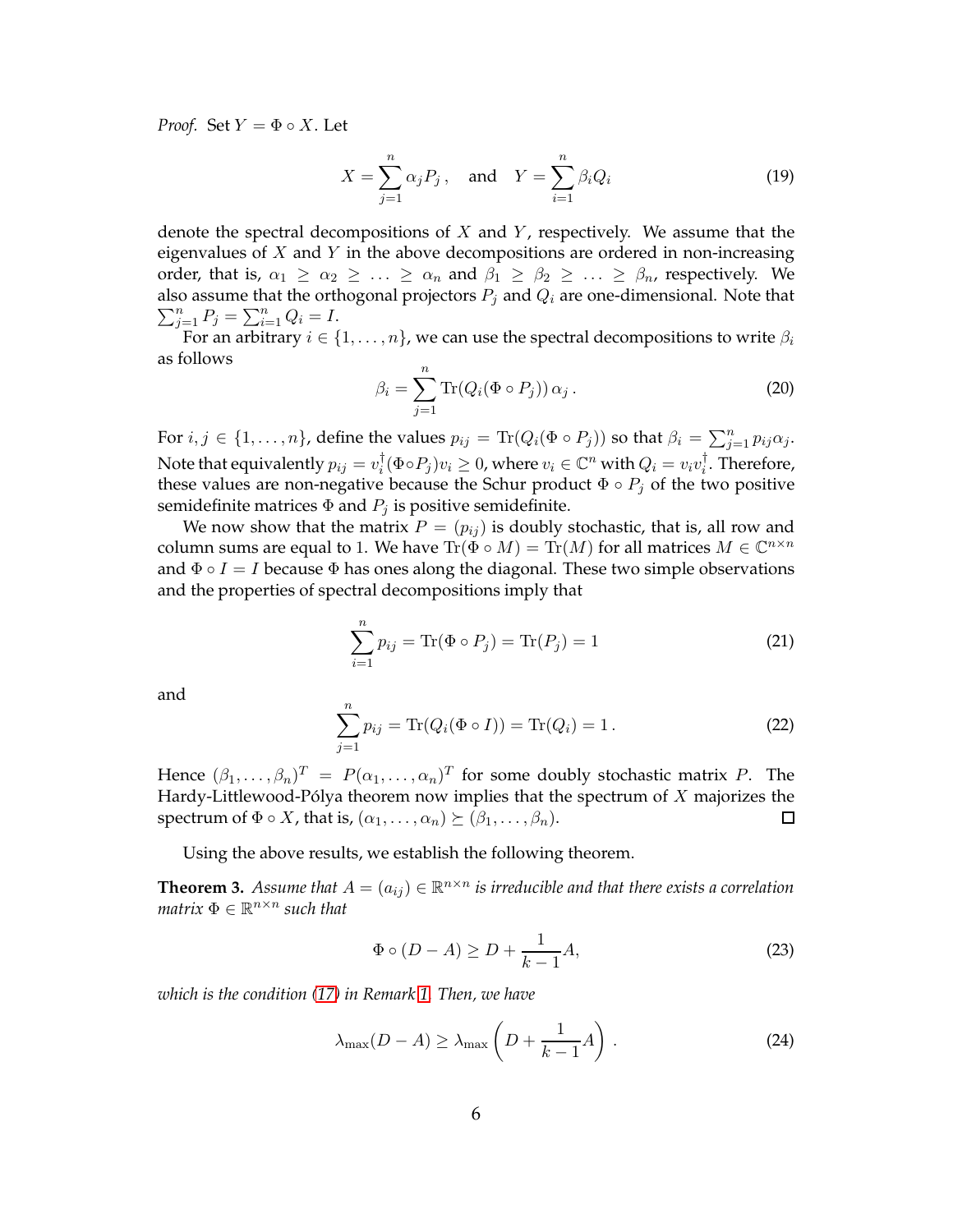*Proof.* We have the following facts:

<span id="page-6-0"></span>
$$
D - A \geq \Phi \circ (D - A) \tag{25}
$$

$$
\Phi \circ (D - A) \geq D + \frac{1}{k - 1}A \tag{26}
$$

Observe that the matrix  $D + 1/(k - 1)A$  is symmetric, non-negative, and irreducible because A has these properties and  $D$  is a diagonal matrix with non-negative entries. As discussed at the beginning of this section, the Perron-Frobenius theorem implies that the eigenvector corresponding to the maximum eigenvalue can be chosen to have non-negative entries. Denote this eigenvector by w. Using [\(26\)](#page-6-0) and  $w \ge 0$ , we obtain

<span id="page-6-1"></span>
$$
\langle w, \left(\Phi \circ (D-A)\right) w \rangle \ge \langle w, \left(D + \frac{1}{k-1}A\right) w \rangle = \lambda_{\max}\Big(D + \frac{1}{k-1}A\Big). \tag{27}
$$

Using the Rayleigh principle, we obtain

$$
\lambda_{\max} \Big( \Phi \circ (D - A) \Big) \ge \langle w, \Big( \Phi \circ (D - A) \Big) w \rangle. \tag{28}
$$

Finally, [\(25\)](#page-6-0) implies  $\lambda_{\max}(D-A)\geq\lambda_{\max}\Bigl(\Phi\circ(D-A)\Bigr).$  Combining all the inequalities yields the proof.  $\Box$ 

Note that it is essential that the eigenvector corresponding to the maximum eigenvalue has non-negative entries. Otherwise, we cannot establish the inequality in [\(27\)](#page-6-1). Therefore, it does not seem to be possible to generalize these proof techniques to include other eigenvalues besides the maximum eigenvalue as in [\[4\]](#page-7-2).

We can now prove that the Kolotilina bound is a lower bound for  $\chi_v(G)$ .

**Theorem 4.** *For any*[3](#page-6-2) *graph* G

$$
1 + \frac{\mu_1}{\mu_1 - \delta_1 + \lambda_1} \le \chi_v(G). \tag{29}
$$

*Proof.* The proof is now identical to Lemma 4 in [\[4\]](#page-7-2), which was proved by Nikiforov in [\[15\]](#page-8-7), but with  $\chi(G)$  replaced with  $\chi_v(G)$ . The Kolotilina bound for  $\chi_v(G)$  therefore follows immediately when  $A$  is the adjacency matrix and  $D$  is the diagonal matrix of vertex degrees. The Hoffman bound for  $\chi_v(G)$ , proved by Galtman and Bilu, follows when  $D$  is the zero matrix. П

#### **6 Extremal graphs**

A graph, G, is said to have a *Hoffman coloring* if χ(G) equals the Hoffman bound. We have investigated graphs with  $\chi_v(G) < \chi(G)$  and  $\chi_v(G)$  equal to one or more of the bounds proved in this paper. We have found no irregular graph meeting these criteria.

<span id="page-6-2"></span> $3$ We may assume without loss of generality that the adjacency matrix is irreducible, which is equivalent to the graph being connected. The result is true for each connected component.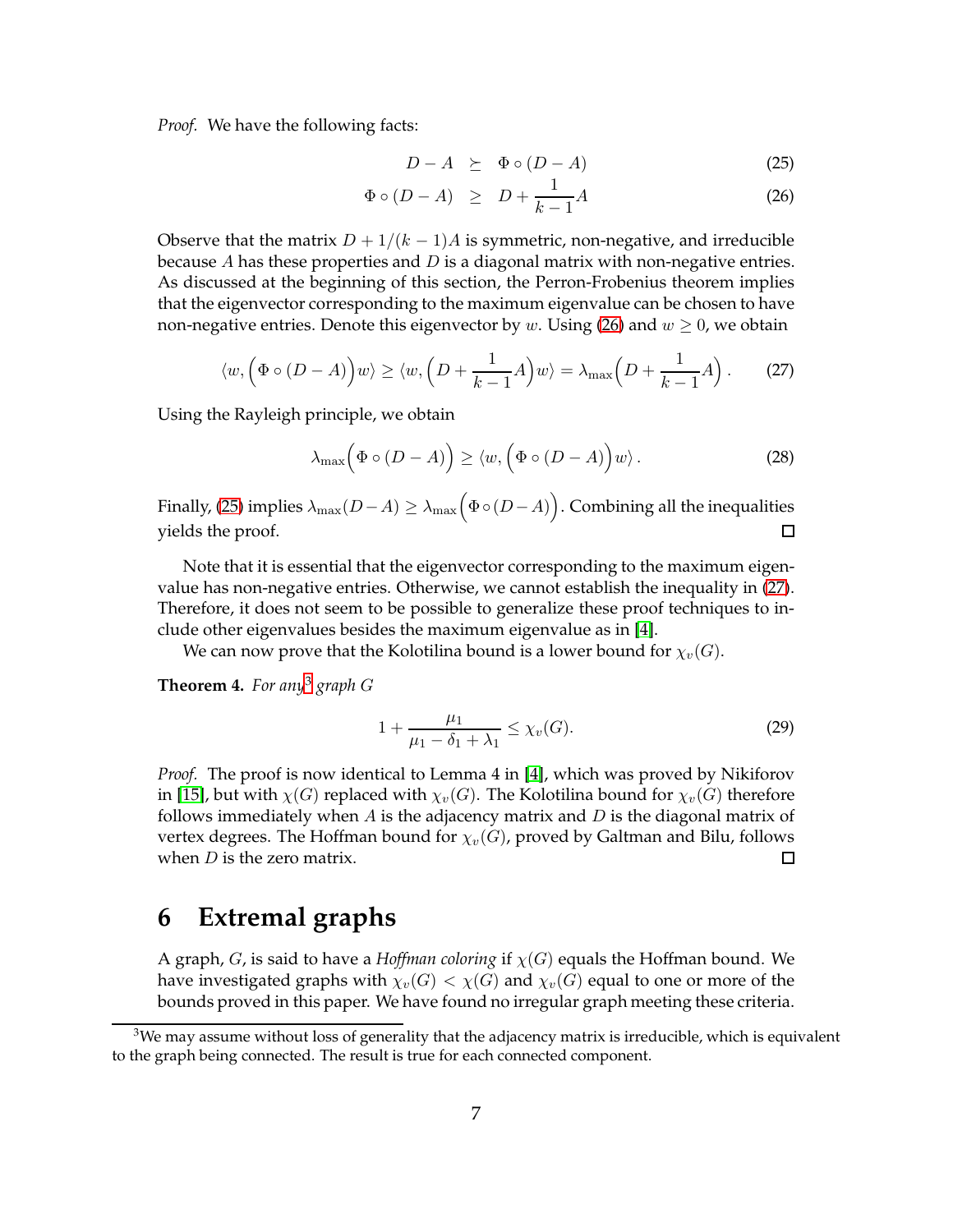For regular graphs, the Kolotilina and Lima *et al* bounds equal the Hoffman bound, and there are numerous regular graphs for which  $\chi_v(G) < \chi(G)$  and  $\chi_v(G)$  equals the Hoffman bound. Such graphs can be said to have a *Hoffman vector coloring*. For example the Clebsch graph has  $\chi = 5$  and  $\chi_v =$  Hoffman bound = 8/3; and the Kneser graph  $K_{p,k}$  has  $\chi = p - 2k + 2$  and  $\chi_v =$  Hoffman bound  $= p/k$ . The orthogonality graph,  $\Omega(n)$ , has  $\chi_v$  = Hoffman bound = n and, for large enough n,  $\chi$  is exponential in n.

Godsil *et al* [\[7\]](#page-8-13) proved that any 1-homogeneous graph has  $\chi_v = H$ offman bound. 1-homogeneous graphs are always regular and include distance regular (and thus strongly regular) and non-bipartite edge transitive graphs; and graphs which are both vertex and edge transitive.

#### **7 An open question**

As discussed in Section 3, Ando and Lin [\[1\]](#page-7-1) proved a conjecture due to two of the authors [\[17\]](#page-8-14) that:

$$
1+\max\left(\frac{s^{+}}{s^{-}},\frac{s^{-}}{s^{+}}\right)\leq \chi(G).
$$

We have been unable to prove that this bound is also a lower bound for  $\chi_v(G)$ . We have, however, tested this question, using that  $\chi_v(G) = \vartheta'(\overline{G})$  and SDP, against thousands of named graphs in the Wolfram Mathematica database and found no counterexample. We have also tested 10,000s of circulant graphs and found no counterexample.

Our code for testing this question is available in the GitHub repository [\[21\]](#page-8-15).

#### **Acknowledgements**

This research has been supported in part by National Science Foundation Award 1525943. We would like to thank Ali Mohammadian for helpful comments.

### <span id="page-7-1"></span>**References**

- [1] T. Ando and M. Lin, *Proof of a conjectured lower bound on the chromatic number of a graph*, Linear Algebra Appl., 485, (2015), 480 - 484.
- <span id="page-7-4"></span><span id="page-7-3"></span>[2] R. Bhatia, *Matrix analysis*, Springer, 1997.
- [3] Y. Bilu, *Tales of Hoffman: Three extensions of Hoffman's bound on the chromatic number*, J. Combin. Theory Ser. B, 96 (2006), 608 - 613.
- <span id="page-7-2"></span>[4] C. Elphick and P. Wocjan, *Unified spectral bounds on the chromatic number*, Discussiones Mathematicae Graph Theory 35, (2015), 773 - 780.
- <span id="page-7-0"></span>[5] U. Feige, M. Langberg and G. Schechtman, *Graphs with tiny vector chromatic number and huge chromatic numbers*, SIAM J. Computing, 33, 6, (2004), 1338 - 1368.